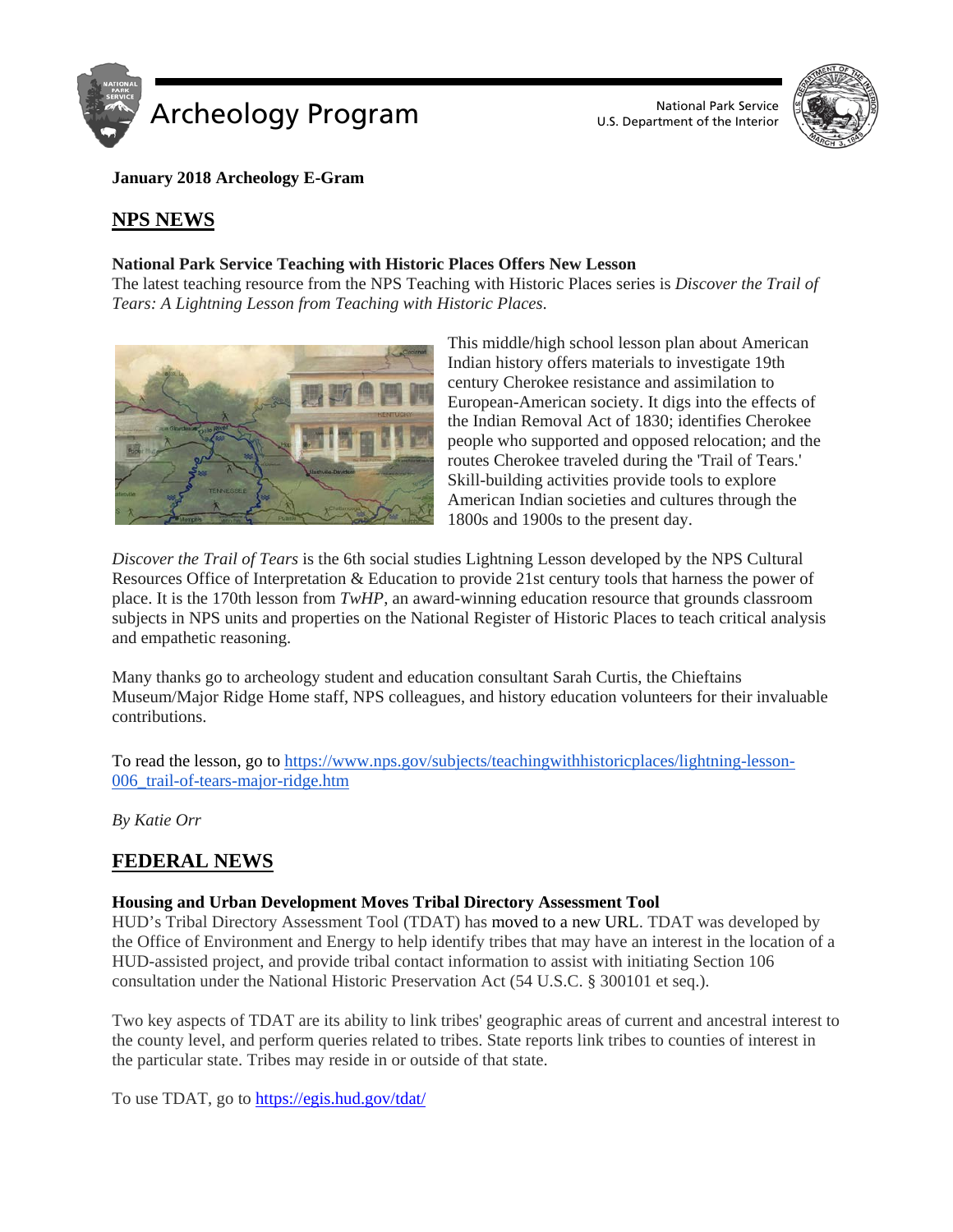

**The Federal Archeologist's Bookshelf From Landscapes of Meaning to Landscapes of Significance in the American Southwest** by Matthew J. Liebmann. *American Antiquity*, Vol. 82 (4) 642-661.

Archeology, as every archeologist knows, is a destructive science. Like anatomical dissection, it destroys what it seeks to explain. Each excavation has unique aspects, such that large samples across sites or across settlement systems are necessary to ensure comparability of data. Archeological analysis, too, is often destructive; each carbon 14 date requires a new sample. DNA samples, petroscopy, and other forms of analysis often require destruction of samples. For these reasons, it is especially important that archeologists collect, record, and report data and analytical findings in a transparent manner to make data available to colleagues across time and space. A scientific framework provides continuity through mutually comprehensible meanings and definitions assigned to raw data.

At the same time, the conceptual framework and theoretical underpinnings of archeology in America has undergone tremendous change in the past 80 years, reflecting dynamics in the culture in which archeology is embedded. At present, the discipline has expanded to embrace a diverse number of research topics and perspectives, including Marxist archeology, feminist archeology, post-processual archeology, the archeology of slavery, and indigenous archeology. No doubt the future will bring other theoretical frameworks and research foci. All, however, rely on a common scientific framework for using, presenting, and communicating about data.

Almost 20 years ago, Joe Watkins, NPS Chief of Tribal Relations and American Cultures, identified two Native American concerns - control over Native American human remains and funerary objects, and control over construction of cultural history – and suggested that indigenous archeology incorporates these concerns into research programs. Recent research in Valles Caldera National Preserve addresses Native American concerns with a scientific methodology in a study that supports indigenous culture history while contributing to archeological science, reported in **From Landscapes of Meaning to Landscapes of Significance in the American Southwest** by Matthew J. Liebmann.

In anticipation of NPS management of land culturally significant to the Jemez Pueblo, the Jemez Cultural Resource Advisory Committee approached the author to collaborate on an archeological research project. Tribal officials wanted to investigate ancestral interactions with the landscape - their cultural history - to aid the NPS in appropriately managing the new park unit. This was indeed a challenge as the caldera is too high in elevation to sustain agriculture and ancestral Jemez villages were situated on the exterior slopes. Material evidence of cultural connections might be difficult to demonstrate.

The Jemez, however, have a rich oral history anchored in the Valles Caldera landscape. Not only are landscape features important in origin myths, but the caldera was a rich hunting land and headwaters of streams that sustained villages and crops. Redondo Peak, on the caldera floor, was an important cultural site and source of obsidian used for prayers and religious ceremonies. Other plants and animals collected from the caldera were considered sacred and medicinal.

Taking this oral history as a starting point, the research design focused on the Cerro del Medio obsidian from Redondo Peak as a proxy for visits and utilization of the Caldera – an indexical property of landscape meaning. Quantifying the proportion of the Cerro del Medio obsidian, identified through XRF analysis, in assemblages from 31 dated ancestral habitation sites outside the caldera, Liebmann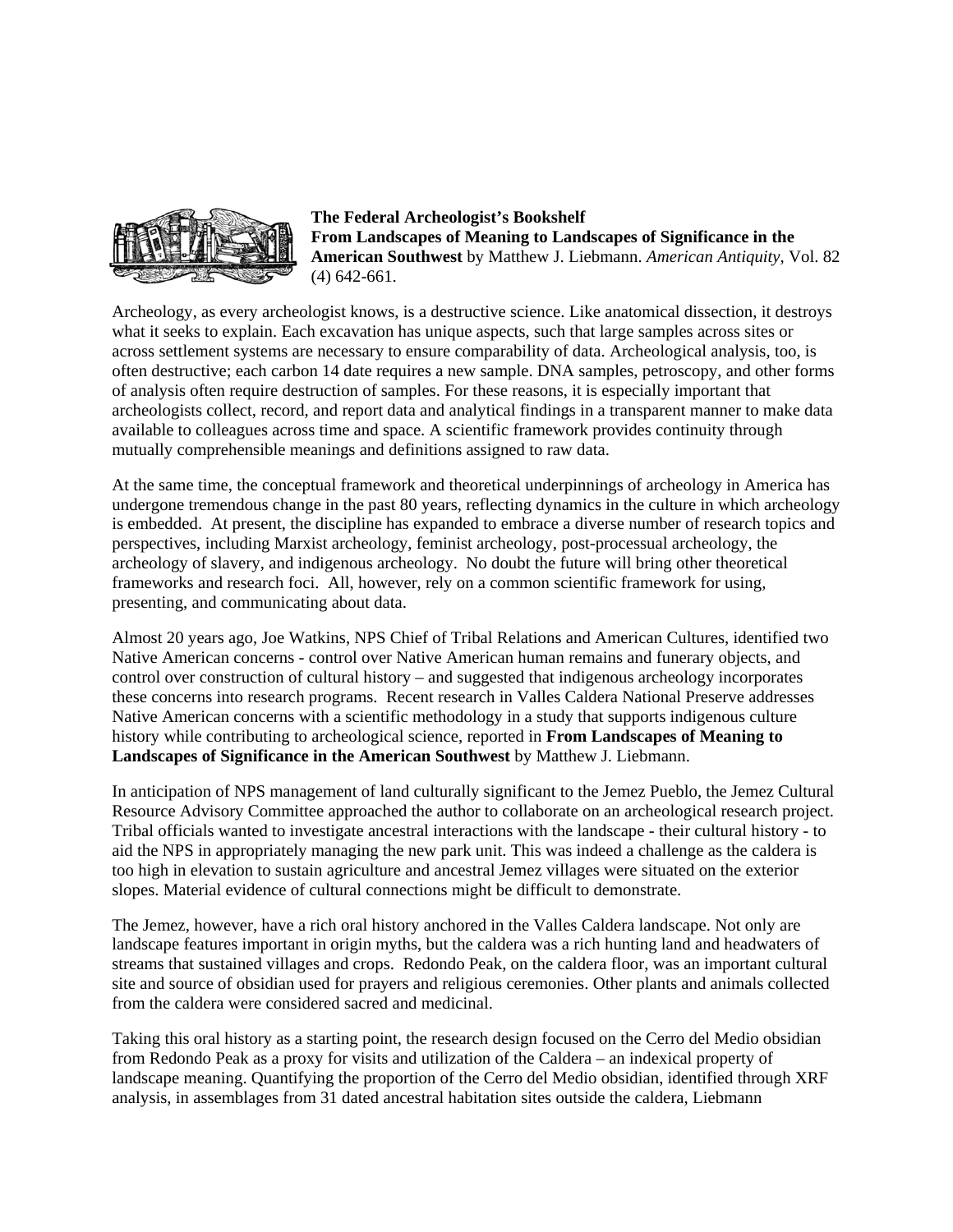demonstrated that this particular obsidian was favored over closer sources. Fluctuations in proportions of the Cerro del Medio obsidian at individual sites were correlated with time periods in which it was too dangerous to travel through the caldera, or when travel was forbidden by Spanish authorities.

The contemporary traditions were a starting point, rather than an ending point, in demonstrating the significance of the caldera landscape to Jemez Pueblo in the past. Key elements of the traditional culture, such as the association of the obsidian with rain and Redondo Peak, contributed to a research design that allowed the researcher to reject certain classes of explanation and to increase the power of the conclusions. While not explicitly discussed, consideration and rejection of economic models of obsidian distribution also contribute to the veracity of the conclusions.

This elegant study demonstrates that it is possible to practice responsible indigenous archeology focusing on topics relevant to and identified by descendant communities as well as good science. Sampling and methodology are transparent and defensible, and the data are accessible and comprehensible to researchers with different interests. While the Jemez Pueblo Cultural Resource Advisory Committee could assert to the NPS managers that Valles Caldera was an important cultural resource, archeological research supported these claims and demonstrated that Jemez ties to the landscape extended into the past as well, providing a more nuanced understanding of the ways that outside historical forces impinged on this relationship. Anyone interested in indigenous archeology will find this article of interest.

*By Karen Mudar*

## **GRANTS AND TRAINING**

#### **Advisory Council on Historic Preservation Offers Internships**

Recruitment of ACHP interns for Summer 2018 is underway! Last summer's four interns made valuable contributions to ACHP work. Internships at the ACHP are flexible and can be for the summer (8-12 weeks) or an alternative period of time, such as a quarter or a semester during the school year. Specific assignments will be developed based on the skills and interests of selected interns. Interns are volunteers, though a small stipend to help offset expenses will be provided. Projects can be tailored so that academic credit can be awarded. ACHP professional staff members supervise all interns.

A joint Smithsonian Institution-ACHP Cultural Heritage fellowship position was supported by the ACHP Foundation for the first time last fall. Michelle McVicker was the first fellow and studied Latino heritage and intangible history. The fellowship will continue to involve a research project focused on the intersection of historic places and museum collections in heritage education and interpretation.

A new Native American Scholar fellowship was funded by a generous gift to the ACHP Foundation. Analisa Tripp, a member of the Karuk Tribe and part of their Cultural Resources staff will work at the ACHP until March.

**Contact:** Judy Rodenstein [\(jrodenstein@achp.gov\)](mailto:jrodenstein@achp.gov) For more information, go to <http://www.achp.gov/Internships2018.pdf>